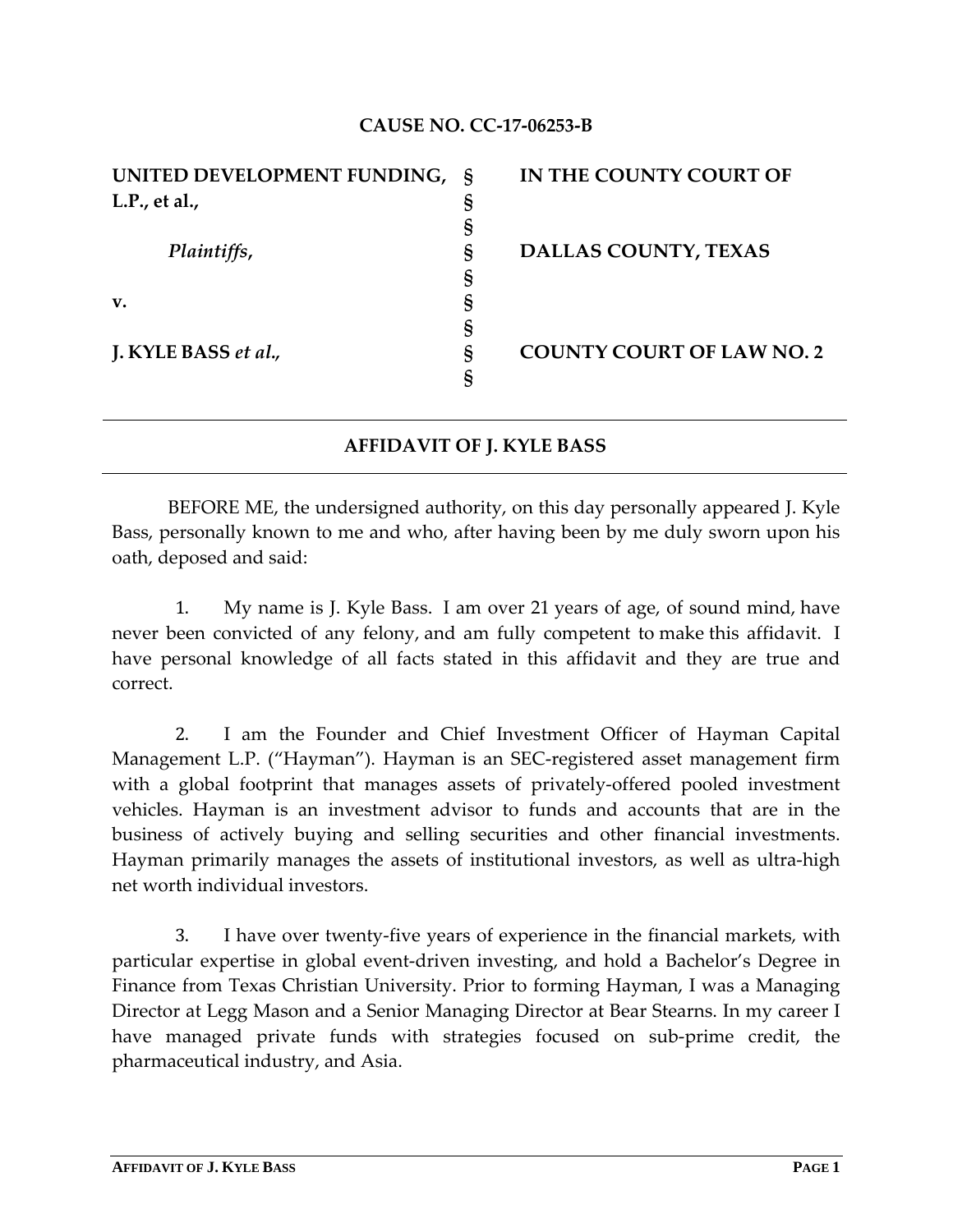4. I am a member of the Board of Directors of the University of Texas Investment Management Company, which manages approximately \$40 billion, and I serve as chair of the Risk Committee. I am also a member of the Advisory Group for the Center of Asset Management at the Darden School of Business at the University of Virginia. I have testified as an expert witness before the U.S. House of Representatives, U.S. Senate, and the Financial Crisis Inquiry Commission. In 2015, I was recognized as one of the Top 25 Most Influential People in the Global Patent Market as named by Intellectual Asset Management magazine. I have lectured on global economics at various universities, including Columbia, Harvard, Stanford, University of Chicago, University of Texas, and University of Virginia. I serve on the Board of Directors of the Troops First Foundation and the Texas Department of Public Safety Foundation.

5. Hayman is not a real estate investment trust ("REIT"), and Hayman does not originate loans or manage real estate investments. Hayman is not a competitor of Plaintiffs. While Hayman may engage in investments related to real estate and property development, such investments are not a primary focus of Hayman's business, and certainly not its exclusive focus. Any investments that Hayman makes in real estate are passive through public securities, and are not a primary focus of Hayman's business.

6. It is my understanding that Plaintiffs comprise a network of related real estate companies, including publicly-traded, public non-traded, and privately-held companies whose shares have been offered in the public marketplace.

7. Hayman's customer base has virtually no overlap with Plaintiffs. Plaintiffs sell to the securities market at large, while Hayman focuses on institutional investors and ultra‐high net worth individuals. An individual who invests with Hayman must be a qualified purchaser with at minimum five million dollars in investible assets. It is my understanding that Plaintiffs do not have such a restriction on their customer base.

8. Hayman generally conducts market research and financial analysis in connection to its asset management services and in connection to special situations in the public marketplace. Because Hayman places an institutional focus on special situations, Hayman conducted financial research and analysis relating to REITs, which included investigation into American Realty Capital Properties ("ARCP") and later Plaintiffs. Hayman's interest in REITs grew in late 2014 when financial problems at ARCP, a multi-billion-dollar REIT, drew extensive news coverage in the national business press.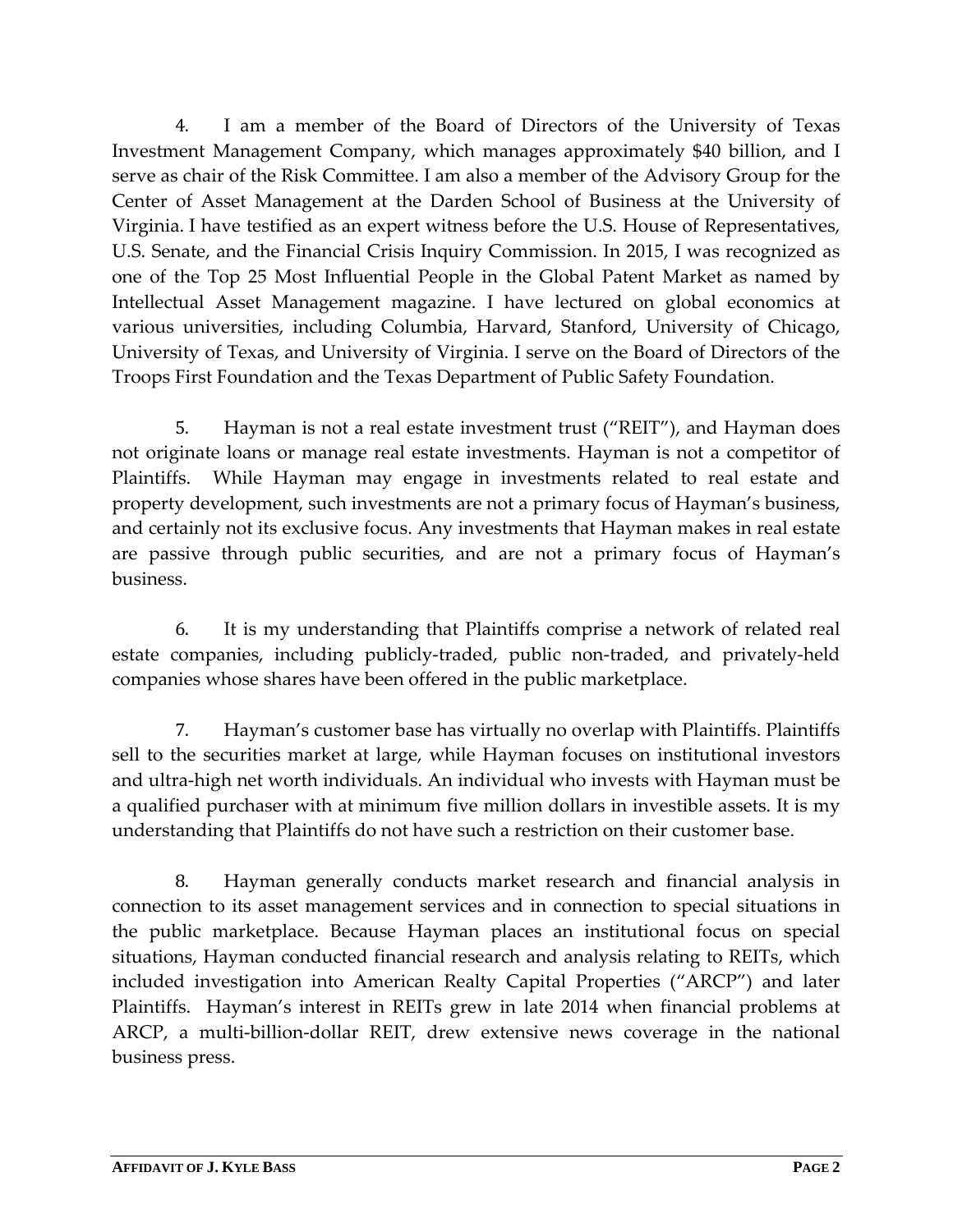9. From April 2013 to the present, Parker Lewis ("Lewis"), an analyst with over ten years of experience in corporate financial planning and analysis, has worked as an employee and thereafter as a consultant for Hayman. Lewis was responsible for researching, originating and presenting investment ideas to the Hayman investment committee, which I lead. Lewis is a brilliant analyst and thorough researcher, who over the years has demonstrated great professional judgment and decisionmaking skills. I have developed trust and a great deal of professional respect for Lewis. In connection to Hayman's market research and analysis, Lewis conducted extensive research and analysis, spanning an approximate two‐year period, related to Plaintiffs.

10. Shortly after it came out, I read the 2011 Financial Industry Regulatory Authority ("FINRA") Investor Alert warning investors of risks associated with publicly registered non-traded REITs such as distributions not guaranteed that may exceed operating cash flow, illiquidity and valuation complexities, high fees, limited diversification, among other risks.

11. I also read the "Investor Bulletin: Non‐traded REITs" published by the U.S. Securities and Exchange Commission on August 21, 2015 (the "SEC REIT Alert"), which alerted investors to certain risks associated with non-traded REITs. Those risks included, without limitation, conflicts of interest, high fees, lack of liquidity, and lack of share value transparency, among others. The SEC REIT Alert also reminded that nontraded REITS that are registered with the SEC must regularly file quarterly and annual reports detailing the financial results of the non-traded REIT.

12. I am familiar with SEC Industry Guide 5, which calls for, among others, the disclosure of material risks involved in the purchase of securities in registration statements relating to interests in real estate limited partnerships.

13. In November 2015, the accounting firm Whitley Penn disclosed their withdrawal from representation of all four public Plaintiffs. This occurred only one month before the end of the fiscal year – a notably alarming time for an auditor to resign without any clear explanation.

14. While conducting the UDF related research, Hayman identified a myriad of financial irregularities among the Plaintiffs, including without limitation, repeated loan extensions by UDF, generally without extension fees, which is not a customary practice for traditional lending institutions financing arm's length borrowers; loan default; incomplete disclosures; SEC filings that Plaintiffs failed to file for up to two years, among many other observed irregularities.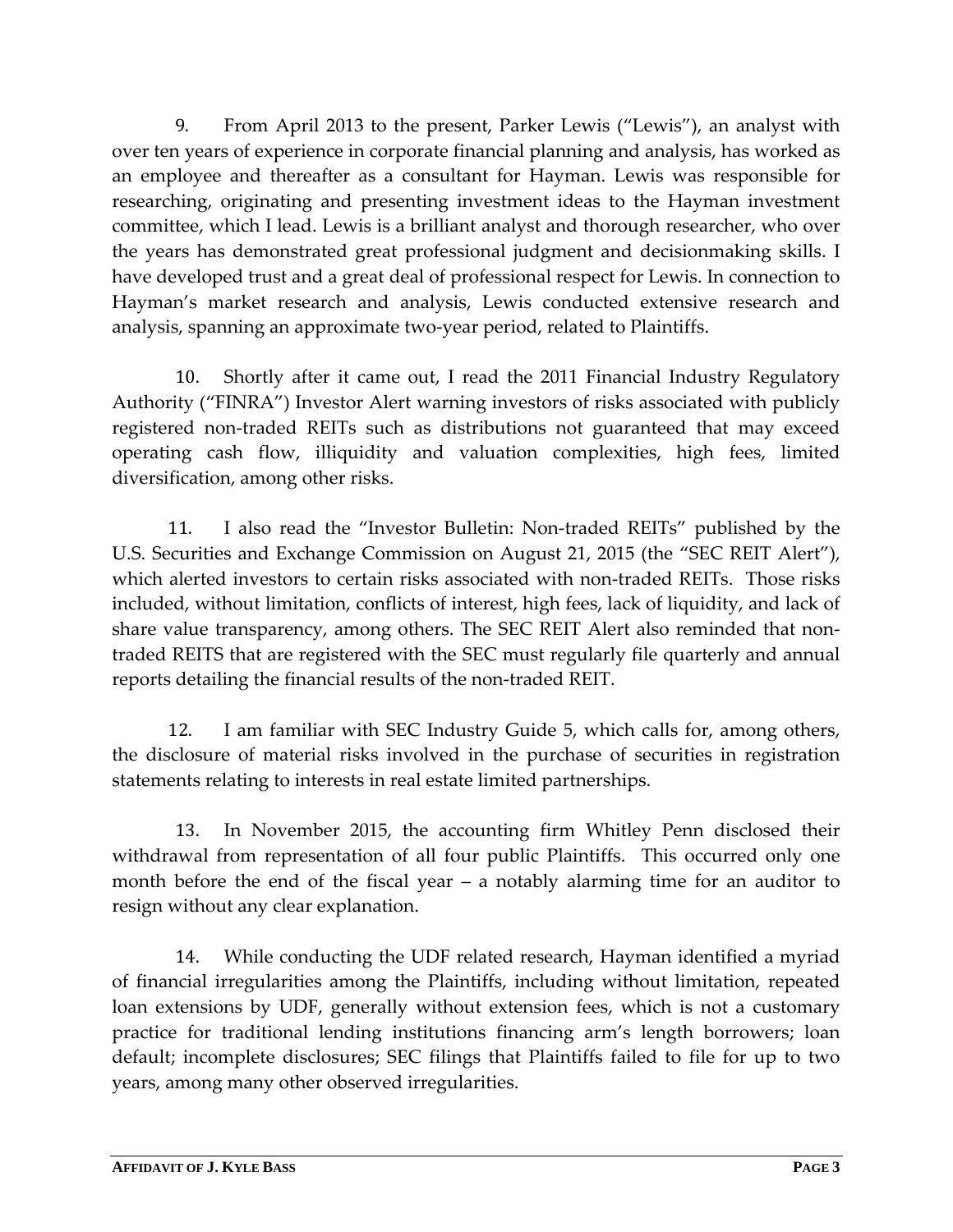15. Many of the Plaintiffs' financial irregularities that I observed through Hayman's UDF‐related research were consistent with the risks associated with public non‐traded REITs identified by the FINRA and the SEC, including without limitation, apparent conflicts of interest between the Plaintiffs and other entities such as Centurion American Development Group, illiquidity and valuation complexities, high management fees, and lack of share value transparency.

16. Based on the assessment of non-traded REITS by the SEC, FINRA, and my over twenty‐five years of industry experiences, in addition to the documents extensively reviewed and analyzed as part of Hayman's UDF related research, I had reason to doubt the financial security and standing of the Plaintiffs and to question their conduct.

17. Hayman in good faith concluded that the Plaintiffs had engaged in a Ponzi-like real estate scheme, exhibiting characteristics consistent with the SEC's definition of such a scheme. In particular, Plaintiffs that actively raised capital in public markets provided liquidity to affiliated and pre‐existing Plaintiff entities seemingly in need of liquidity through what appeared to be Ponzi-like transactions. Certain Plaintiffs which received liquidity from affiliates either had demonstrated an inability, or other failure, to timely pay debts or there existed a reasonable basis to question the ability to timely pay debts, which generally explained the need for liquidity. Further, it was common practice for UDF loans to accrue unpaid interest (for years in many cases). Income associated with such loans represented purported returns; income which UDF had claimed but not realized as a third-party had not actually paid the interest it purported to earn. As UDF funds helped facilitate the payment of liabilities which had accrued higher balances as a result of purported returns, liabilities owed to other UDF funds, affiliated UDF entities appeared to be perpetuating a scheme that involved multiple public, SEC registered companies. The general conclusion that Plaintiffs were involved in a Ponzi‐like real estate scheme was based on numerous and striking financial irregularities, including without limitation, patterns identified herein and considerable research that led Hayman to conclude that the Plaintiffs assets were likely materially overstated, partly as a function of claiming purported returns or otherwise unsupported asset values. All facts and patterns were considered relative to all other facts and patterns which Hayman reasonable believed to be accurate, and no one fact or pattern led to any particular conclusions.

18. In March 2015, Chris Kirkpatrick ("Mr. Kirkpatrick"), former General Counsel of Hayman, sent an executive summary of Hayman's UDF related research to the SEC.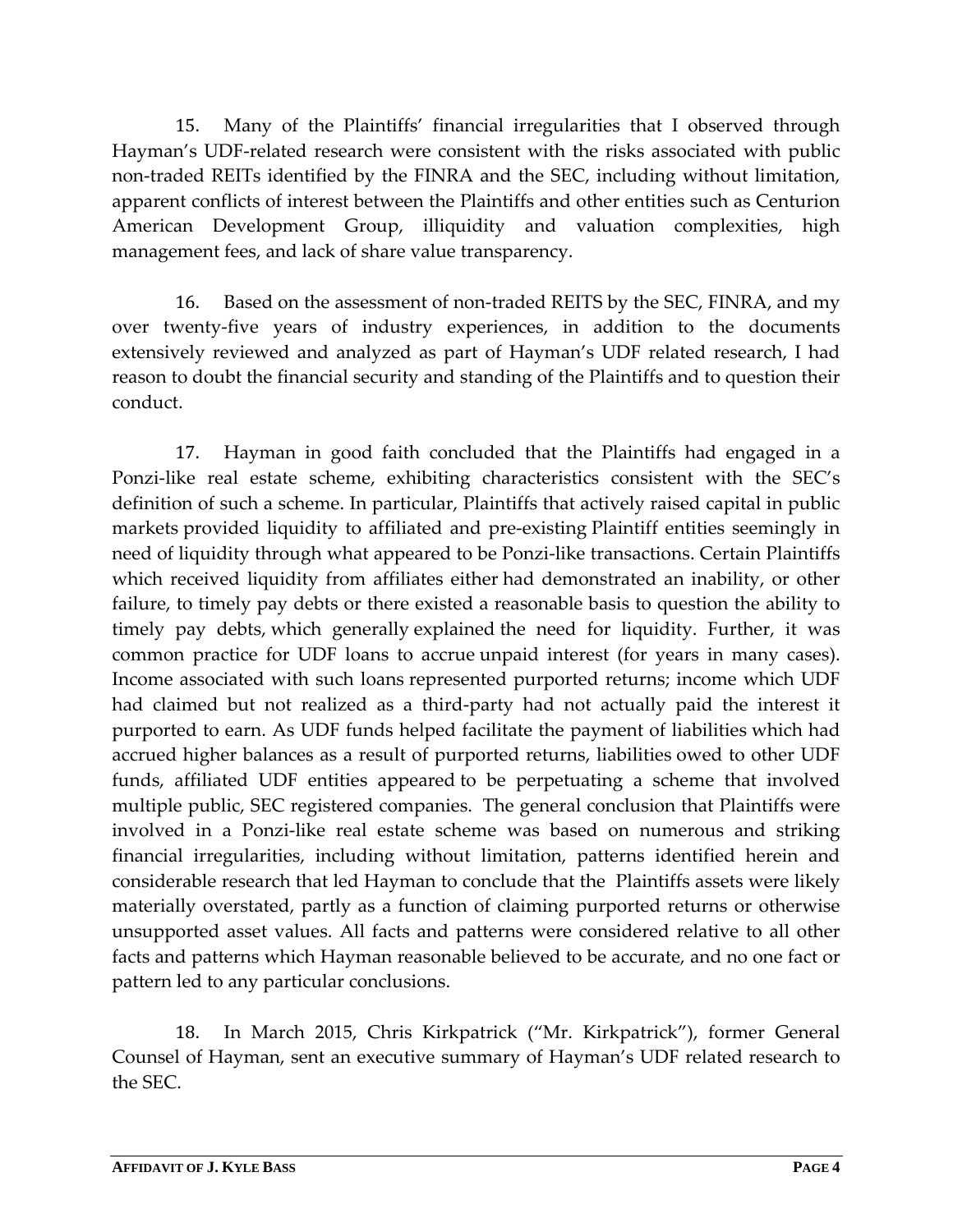19. In April 2015 Hayman gave a presentation to the FBI concerning Hayman's UDF related research.

20. In or about late May or early June 2015, at the request of the FBI, Hayman attended an additional meeting with the FBI related to the UDF research. Forensic accountants attended this meeting.

21. In or about late May or early June 2015, Mr. Kirkpatrick attended a meeting with the SEC head of enforcement of the Fort Worth office to discuss Hayman's UDF‐related research. Mr. Kirkpatrick previously worked as an SEC Enforcement attorney.

22. In its entirety, Hayman spent approximately two-years conducting UDF related research, and in the process reviewed thousands of pages of documents believed to be reliable from sources which include, without limitation, SEC filings, county court records, county land and deed recordings, central appraisal district websites, the Secretary of State taxable entity search records, and visits to various physical sites. Guided by this extensive research as well as the institutional knowledge and experience of myself and Mr. Lewis, and Hayman's expansive industry experience in financial reporting, restructuring, accounting, and evaluating financial disclosures, Hayman identified patterns of financial irregularities and solvency concerns among Plaintiffs that Hayman could not in good faith just ignore.

23. Once Hayman learned the financial irregularities of the Plaintiffs and their potentially fraudulent conduct, Hayman believed that it had an obligation to share the conclusions it derived from the UDF related research. Hayman believed that this information presented critical information to stakeholders including investors, financial institutions, lenders, auditors, and investigative authorities related to a matter of public concern, notwithstanding Hayman having a financial interest in the situation.

24. After over a year of extensive research, review and analysis of thousands of pages of publicly available resources, Hayman publicly disseminated communications concerning the UDF‐related x research, after extensive internal analysis of numerous patterns of striking financial irregularities within Plaintiffs. My understanding is that before Hayman publicly disseminated any information related to Plaintiffs, Hayman notified government agencies that it intended to make public information related to Hayman's UDF related research.

25. Hayman engaged First Amendment counsel at Cahill Gordon, Landis Best ("First Amendment Counsel"), in connection to the dissemination of information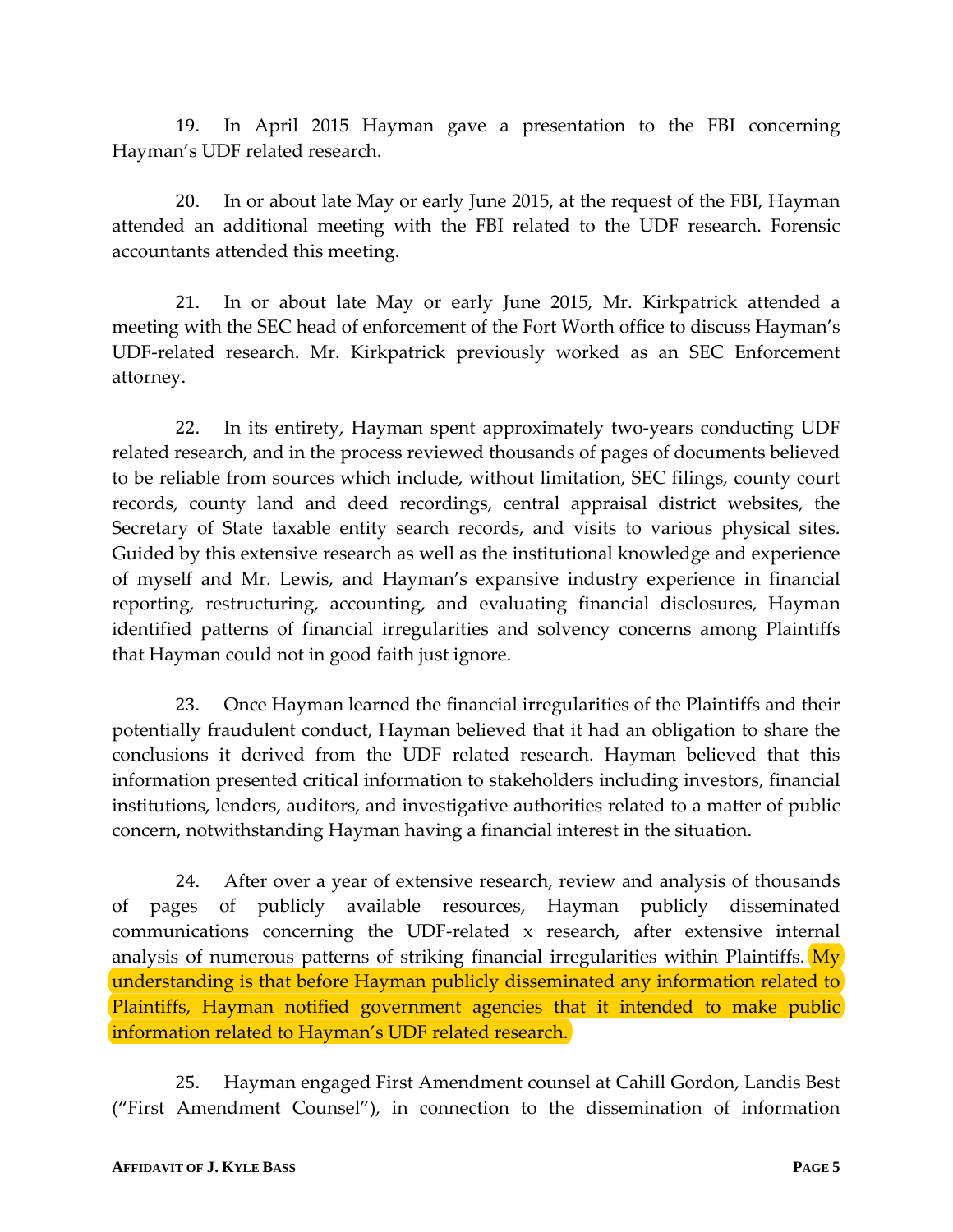related to the UDF-related research on the website udfexposed.com (the "Website"). Best is a former clerk for the Honorable William H. Rehnquist, Chief Justice of the United States Supreme Court and one of the leading First Amendment lawyers in the country.

26. Hayman also engaged the counsel of marketing and public relations firm Edelman in connection with the Website, to ensure that it conveyed its message with the utmost professionalism.

27. Hayman directed its statements to the public marketplace. As noted above, Hayman is not a competitor with Plaintiffs.

28. Hayman did not recklessly disregard the truth in disseminating statements related to Plaintiffs. The Website features fact-based analysis, and provides detailed documentation of the information evaluated which establishes the basis on which Hayman's truthful statements and opinions were made.

29. Any visitor to the Website is immediately prompted to read a disclaimer and accept terms before seeing any content, as shown in this screenshot of the Website: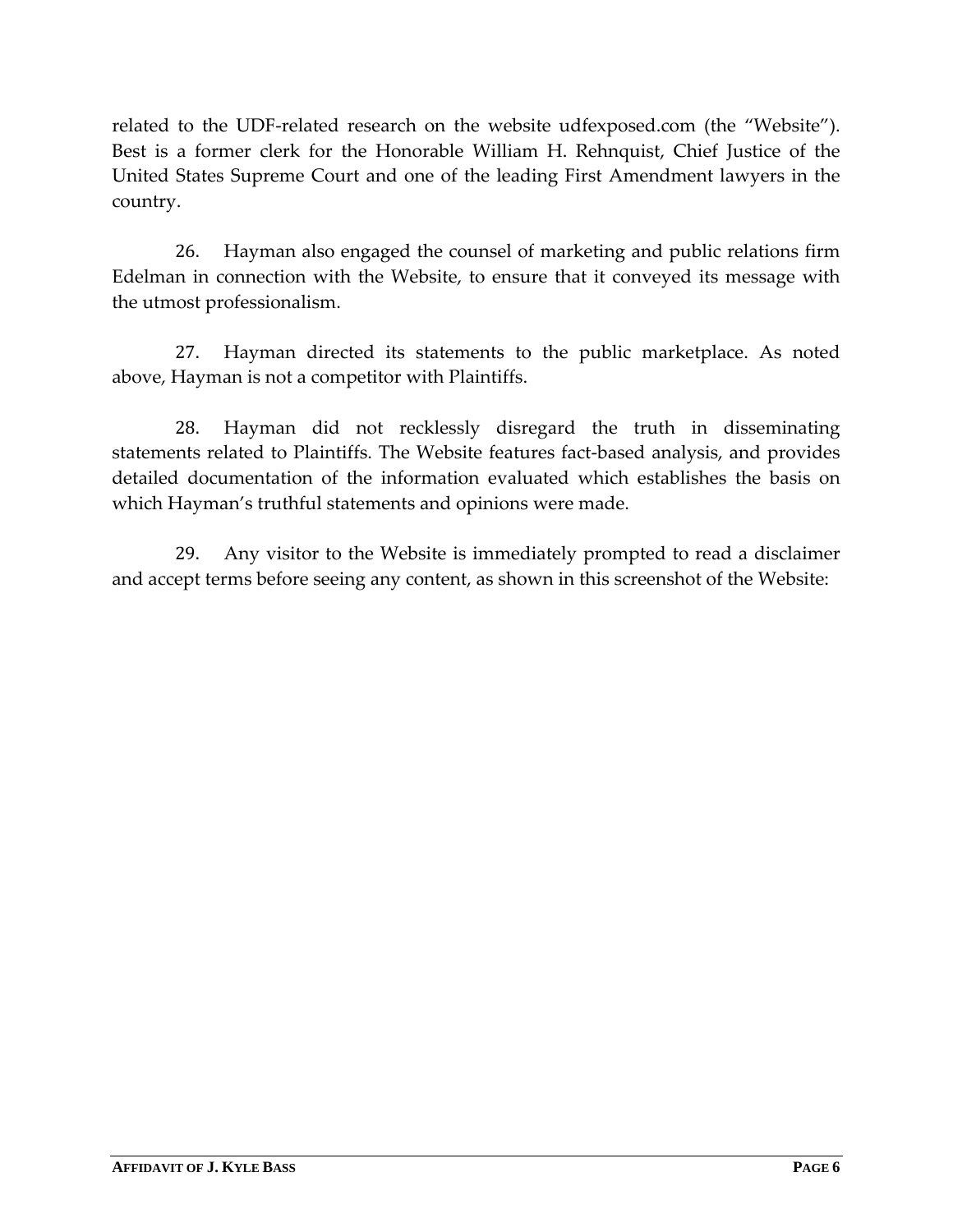## Disclaimer

This disclaimer is issued in connection with the website. www.UDFExposed.com (the "Website"), which is maintained by Hayman Capital Management, L.P. ("Hayman"), an investment adviser to funds and accounts that are in the business of actively buying and selling securities and other financial instruments.

Hayman currently maintains a short position in the common stock of United Development Funding IV ("UDF"). Hayman will profit if the market price for common shares of UDF decline and, conversely. Hayman will lose money if the market price increases for the common shares of UDF.

Hayman may change its views about, or its investment positions in UDF at any time, for any reason or no reason. Hayman may buy, sell, cover or otherwise change the form or substance of any of its investments in UDF at any time without notice. Hayman disclaims any obligation to notify the market or any other party of any such changes.

The information and opinions contained in the Website are based on information about UDF and other companies and persons, all of which Hayman believes to be reliable and the vast majority of which comes from publicly available sources. Hayman recognizes that there may be non-public information in the possession of UDF or others that could lead UDF or others to disagree with Hayman's analyses and conclusions.

The Website may contain forward-looking statements, estimates, projections and opinions prepared with respect to, among other things, certain legal and regulatory issues facing UDF, borrower defaults, and bankruptcy of UDF and/or one or more of its affiliates and the potential impact of these issues on UDF's future business, financial condition and results of operations, as well as, more generally, UDF's anticipated operating performance, access to capital markets, market conditions, assets and liabilities. Such statements, estimates, projections and opinions may prove to be substantially inaccurate and are inherently subject to slgnificant risks and uncertainties beyond Hayman's control.

Although Hayman believes the statements it makes in the Website are substantially accurate in all material respects and do not omit to state material facts necessary to make those statements not misleading. Hayman makes no representation or warranty, express or implied, as to the accuracy or completeness of those statements or any other written or oral communication It makes with respecl to UDF or any other companies or persons mentioned, and Hayman expressly disclaims any liability relating to those statements or communications (or any

inaccuracies or omissions therein). Thus. shareholders of UDF and others should conduct their own Independent investigation and analysis of those statements and communications and of UDF and any other companies to which those statements or communications may be relevant.

The Website may also contain links to public filings, articles and/or videos. Hayman has not sought or obtained consent from any third party to use any statements or information, which are described in the Website as having been obtained or derived from statements made or published by third parties. Any such statements or information should not be viewed as indicating the support of such third party for the views expressed on the Website. No warranty is made that data or information. wheiher derived or obtained from filings made with the U.5. Securities and Exchange Commission, any other regulatory agency or from any third party, are accurate.

The statements by Hayman on the Website are not investment advice or a recommendation or solicitation to buy or sell any securities. Except where otherwise indicated, those statements speak as of the date made, and Hayman undertakes no obligation to correct, update or revise those statements or to otherwise provide any addlfional materials. Hayman also undertakes no commitment to take or refrain from taking any action with respect to UDF or any other company.

All users agree and consent to exclusive jurisdiction and venue of any dispute or proceeding relating to or arising from the Website or any related subject matter in the Courts of the State of Texas in Dallas County or in the Federal courts located in the Northern District of Texas [Dallas Division]. As used herein, except to the extent the context otherwise requires, "Hayman" includes its affiliates and funds and accounts it manages or advises and their respective partners, directors, officers, and employees.

confirm that <sup>l</sup> have read. understand and accept the terms of this website.



ENTER SITE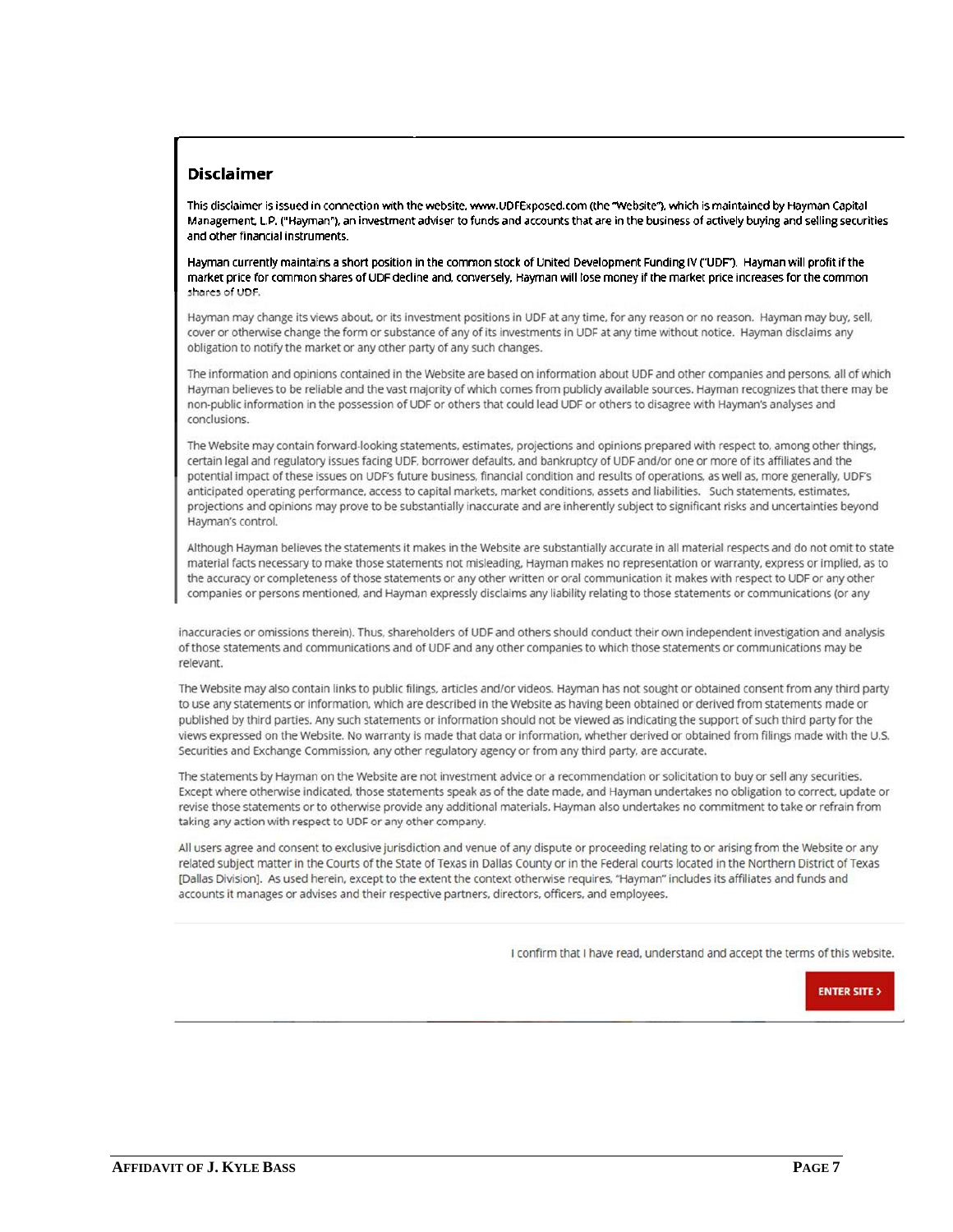30. The Website presents work product that was the result of thousands of hours of research and analysis of seasoned financial analysts, and provides direct access to multiple citations, directing viewers to hundreds of pages of source documents supporting the content of the Website.

31. In February 2016, nearly nine months after Hayman's last meeting with the FBI, it was widely publicized that the FBI obtained a search warrant and raided UDF's corporate headquarters, seizing UDF data and materials in the raid (the "FBI Raid"). It was also widely publicized that various executive officers of the Plaintiffs were served with grand jury subpoenas seeking document production.

32. I observed that William M. Kahane and Eustace W. Mita, two of the five directors on the UDF V Board of Trustees, voluntarily resigned from the company shortly after Whitley Penn declined to stand for reappointment of the public Plaintiffs and shortly after the FBI Raid, respectively*.* 

33. In May 2016, I observed that UDF IV disclosed that it would halt regular distributions to investors as part of a forbearance agreement related to a default. To date, UDF IV has not formally reauthorized regular distributions to investors in any public disclosure.

34. Based on my observations of publicly available financial data related to UDF IV available on reliable sources such as Bloomberg, it appears that if UDF IV had continued paying its regular distributions, from regular distributions it would have paid its investors in excess of \$90 million to date. UDF IV investors reasonably relied on these distributions as income, and it is my understanding that UDF IV failed to pay this money they otherwise would owe.

35. I observed in or around May 2016, that the Nasdaq Stock Exchange initially determined to delist the shares of UDF IV due to non‐compliance with listing requirements. After multiple extensions, Nasdaq officially determined to delist UDF IV shares in October 2016 after a trading halt for eight months.

36. Hayman retained the Morgan Lewis law firm to write a letter to Nasdaq in October 2016, in connection to public concerns related to the prolonged UDF IV Nasdaq trading the halt.

37. I observed that multiple Plaintiffs and affiliated individuals received Wells Notices from the SEC Division of Enforcement, a preliminary determination by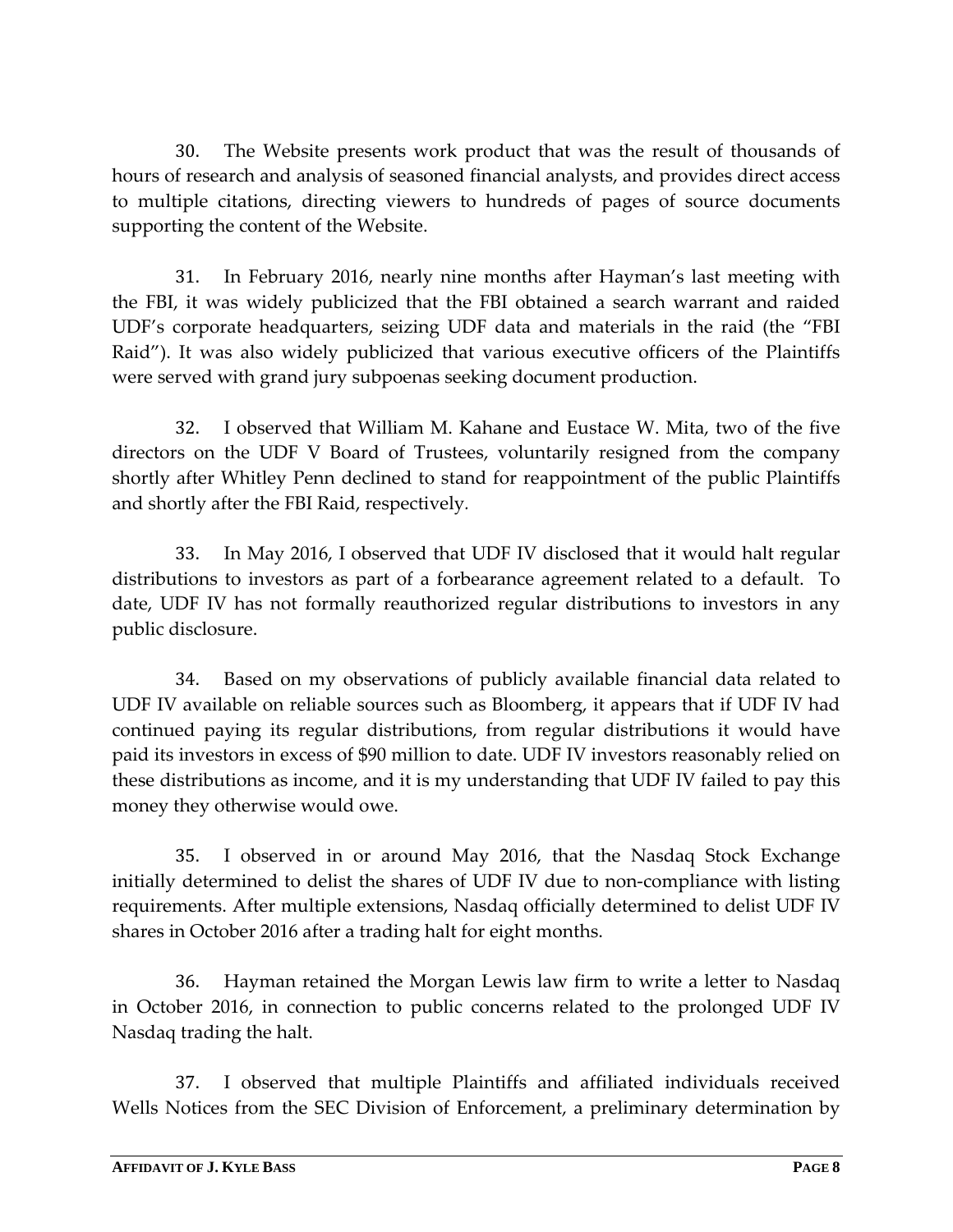the SEC that it may recommend a formal civil enforcement action or administrative proceeding against recipients.

38. I observed that the SEC revoked the registration of Plaintiff UMT's securities, after an administrative proceeding against UMT for its failure to file SEC required periodic reports.

39. My observations of the foregoing conduct by regulatory agencies and government officials further supported the reasonableness of Hayman's opinion that the Plaintiffs were engaging in seemingly fraudulent conduct that appeared to be a Ponzi-like scheme. To date, Plaintiffs, though required by the SEC and federal regulatory agencies, have not filed certain financial statements.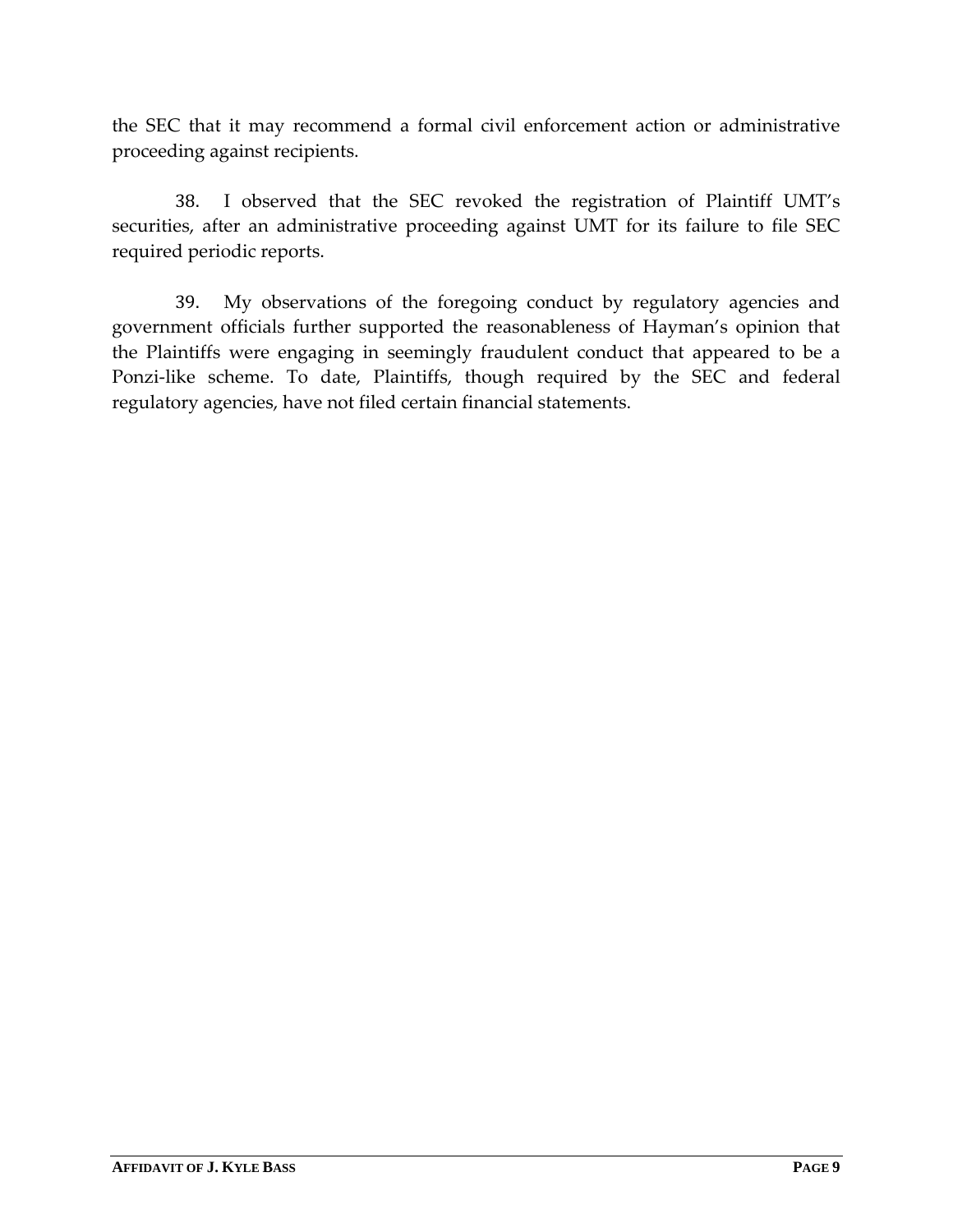## FURTHER AFFIANT SAYETH NOT

 $\bar{\mathcal{A}}$ 

 $\label{eq:1} \frac{1}{\sqrt{2\pi}}\int_{0}^{\infty}\frac{1}{\sqrt{2\pi}}\left(\frac{1}{\sqrt{2\pi}}\right)^{2\sqrt{2}}\frac{1}{\sqrt{2\pi}}\left(\frac{1}{\sqrt{2\pi}}\right)^{2\sqrt{2}}\frac{1}{\sqrt{2\pi}}\frac{1}{\sqrt{2\pi}}\frac{1}{\sqrt{2\pi}}\frac{1}{\sqrt{2\pi}}\frac{1}{\sqrt{2\pi}}\frac{1}{\sqrt{2\pi}}\frac{1}{\sqrt{2\pi}}\frac{1}{\sqrt{2\pi}}\frac{1}{\sqrt{2\pi}}\frac{1}{\sqrt{2\pi}}$ 

 $\label{eq:2.1} \frac{1}{2} \sum_{i=1}^n \frac{1}{2} \sum_{j=1}^n \frac{1}{2} \sum_{j=1}^n \frac{1}{2} \sum_{j=1}^n \frac{1}{2} \sum_{j=1}^n \frac{1}{2} \sum_{j=1}^n \frac{1}{2} \sum_{j=1}^n \frac{1}{2} \sum_{j=1}^n \frac{1}{2} \sum_{j=1}^n \frac{1}{2} \sum_{j=1}^n \frac{1}{2} \sum_{j=1}^n \frac{1}{2} \sum_{j=1}^n \frac{1}{2} \sum_{j=1}^n \frac{$ 

SUBSCRIBED AND SWORN TO BEFORE ME on this the  $\cancel{\sim}^{\geq}$ 2018, to certify which witness my hand and official seal.  $\frac{1}{4}$  $\angle$  day of January,

 $\frac{2}{3}$  $\frac{1}{\sqrt{2}}$ /,